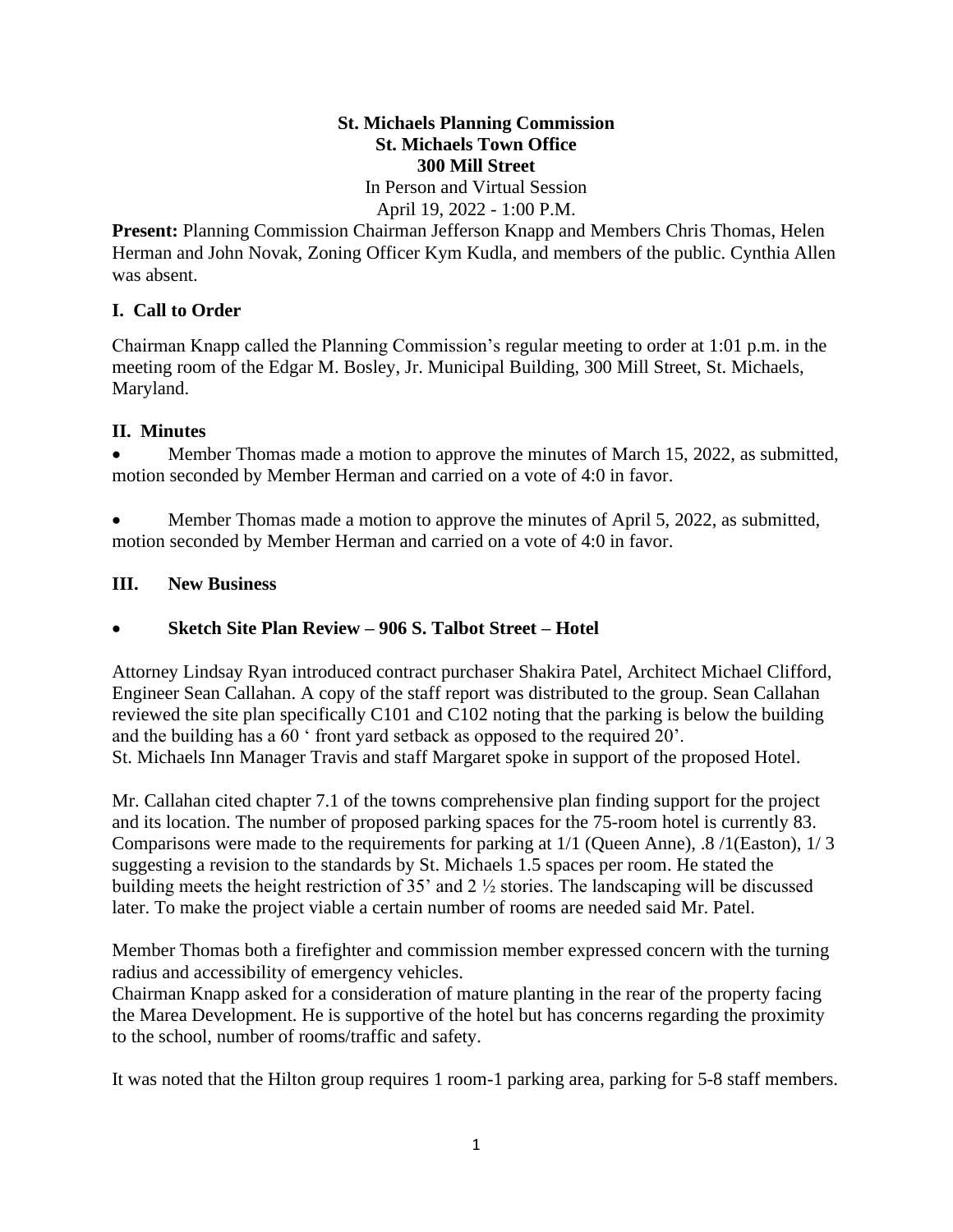Member Novak suggests a reduction in the number of rooms. As stated in 340-146A Minimum Parking Requirements, Chairman Knapp cited there is not public parking within 300 ft of the building and suggested the addition of bicycle stands.

Public Comment:

Debra Alms of Cherry Street asked if a feasibility study had been done, she would like to see more affordable housing as in apartments.

Mark Berman of Marea does not oppose the hotel but is concerned about the wildlife in the surrounding forestry and parking.

Langley Shook of Tricefields gave a brief history of the development of the Nature Trail, Marea. He is concerned about the removal of the Loblolly trees and the impact on the Nature Trail. Steve Gones asked about the lighting at the rear of the building.

Aida Khalil of Cherry Street/Commissioner, concerned with infrastructure for the additional 75 rooms, traffic, safety, preservation of the nature trail adding she would not support a parking waiver.

Jim Fulton of Cherry Street/Historic District, voiced opinion of scale and design. Joyce Harrod Maple Avenue/Commissioner asked about the effect on the police department, public works, traffic flow.

Kym Kudla read the messages from the chat room on the zoom link.

Walda DuPriest of Mulberry Street/Historic Commission added a note about the non-tidal wetlands/MDE, design, safety, compatibility with the Town.

Chairman Knapp asked the applicants to continue the redesign of the project based on the comments heard today.

Tad DuPont of Locust St. /Commissioner commented that the Town contributed to the funding of the Nature Trail.

Chairman Knapp clarified that this review and approval is strictly due to the applicant having met and delivered all the documents required for the application for sketch site plan review but does not approve the parking waiver request or any other issues as mentioned.

Chairman Knapp made a motion to approve the sketch site plan application for the 906 S. Talbot Street with the caveat that all issues addressed by public comment and Planning Commission's concerns be addressed, motion seconded by Member Thomas and carried on a vote of 4:0 in favor. Letters received by April 19 regarding the proposed project are made a part of these minutes.

### • **Request for reduced required parking (1 space) at 102 E. chestnut Street for residential day care).**

Lindsay Vanderlinden is seeking a variance to the required off street parking to house a daycare for 6 children. The pickup and drop off times are staggered from 6:00 am to 5:00pm M-F. She cited the Off-Street Parking 340-146 Minimum Parking Requirements noting that her request meets 4 of eh 5 standards for approval.